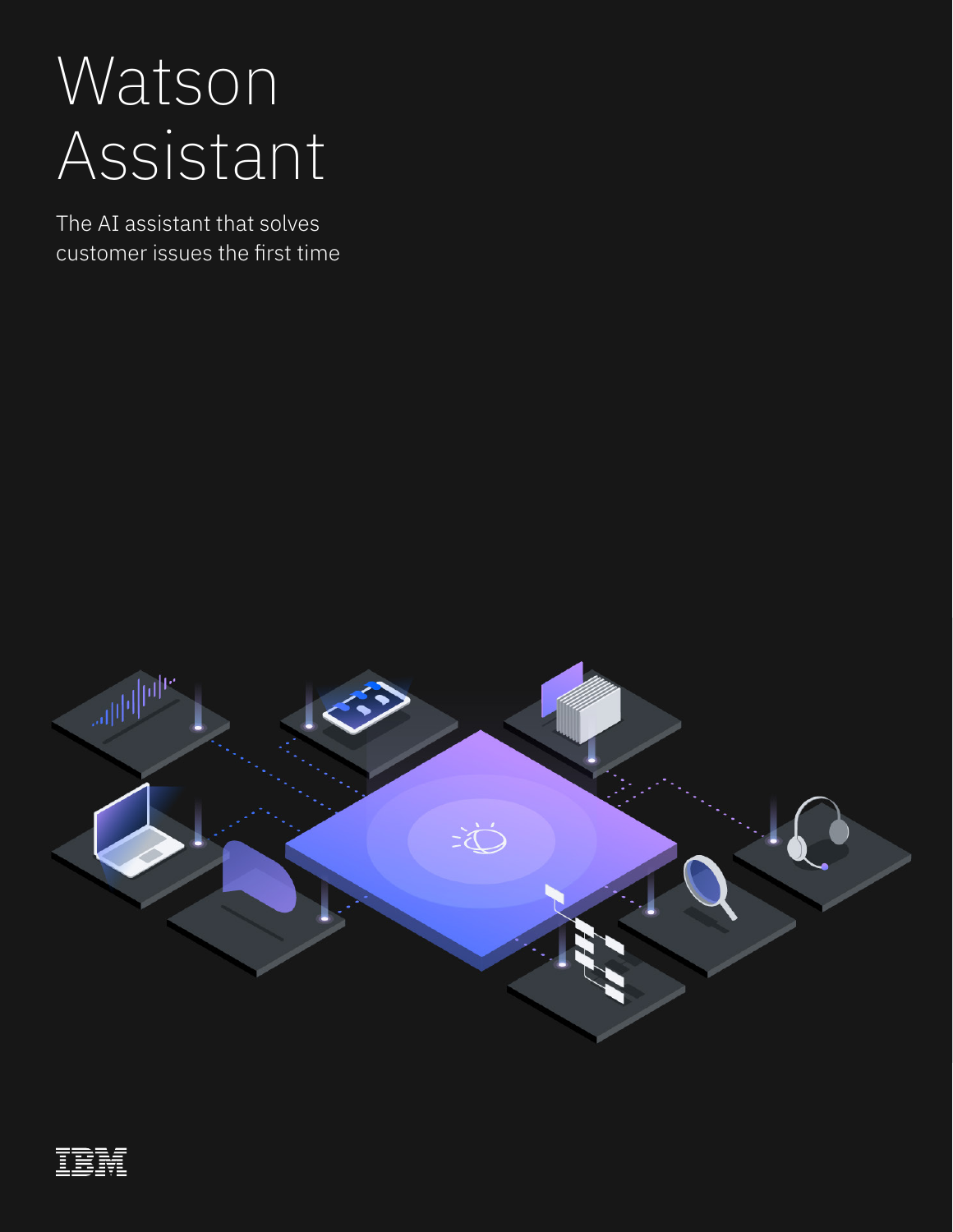### **Highlights**

After reading this brief, you will better understand the value of:

- Automating both simple and more complex customer inquiries across any channel
- Understanding complex language as well as conversational digressions
- Natural Language Processing (NLP) to continuously learn from and improve customer conversations
- Integrating conversational AI into existing applications, content, and data
- Ensuring security and data ownership while maintaining ongoing flexibility
- Selecting an AI-powered virtual assistant versus a simple chatbot
- How you can save time and money by avoiding the pitfalls of legacy systems by taking advantage of the latest Watson features

# Give your customers what they need, wherever they are

In a world of seemingly limitless options, organizations rely on customer experience as the primary way to define and differentiate their brands, as well as build and maintain customer loyalty. In fact, according to a recent report from NTT, more than 80% of organizations say customer experience offers a competitive edge and more than half consider it their primary differentiator $^1$ . But instead of deciding between customer satisfaction or costs, a recent IBM Institute for Business Value study showed oneway organizations can achieve both. Based on the study, 99% of organizations using AI-based virtual agent technology report it increases customer satisfaction and 96% exceeded, achieved or expect to achieve return on their virtual agent investment<sup>2</sup>.

Watson Assistant provides customers with fast, straightforward and accurate answers to their questions, across any application, device or channel. By automating responses to both common and complex customer inquiries, Watson Assistant reduces costs, allowing your agents to focus on more complex issues– not repetitive questions.

### How Watson is different

Today's customers demand more from virtual assistants and simple chatbots, with canned answers and wwlimited lifespans, aren't cutting it. Watson uses sophisticated machine learning technology and Natural Language Processing (NLP) to elevate customer experiences and accomplish so much more than relaying basic information from a website. It can assist customers with changing an appointment, tracking a shipment, or checking a balance. It remembers who they are, and can surface information based on their previous interactions. Watson uses machine learning to ask follow-up questions to better understand customers, and can pass them off to a human agent when needed within the same channel.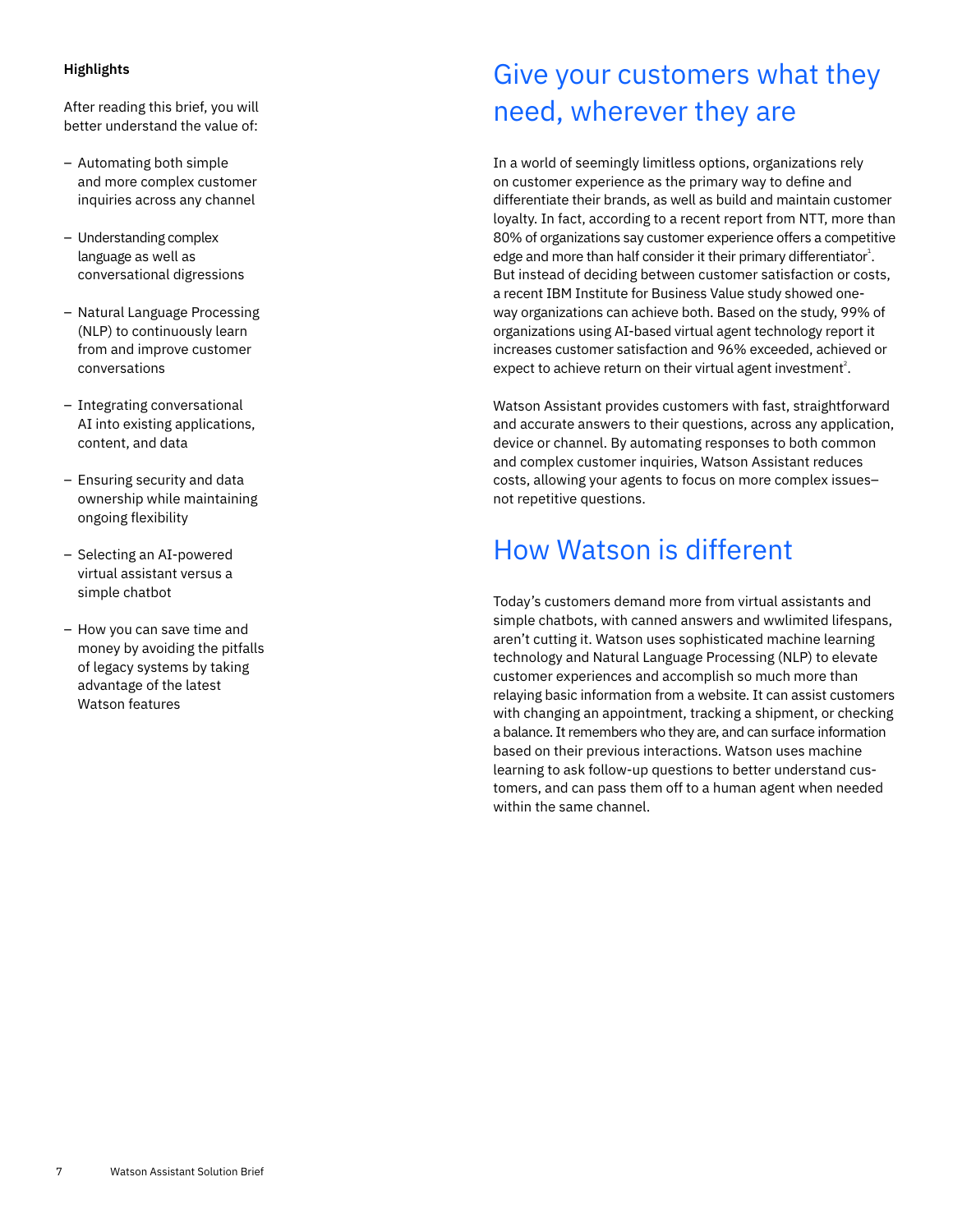

Watson Assistant provides customers with a single path to resolve their issues, the first time, with conversational AI and AI-powered search that can connect to any customer care application or system.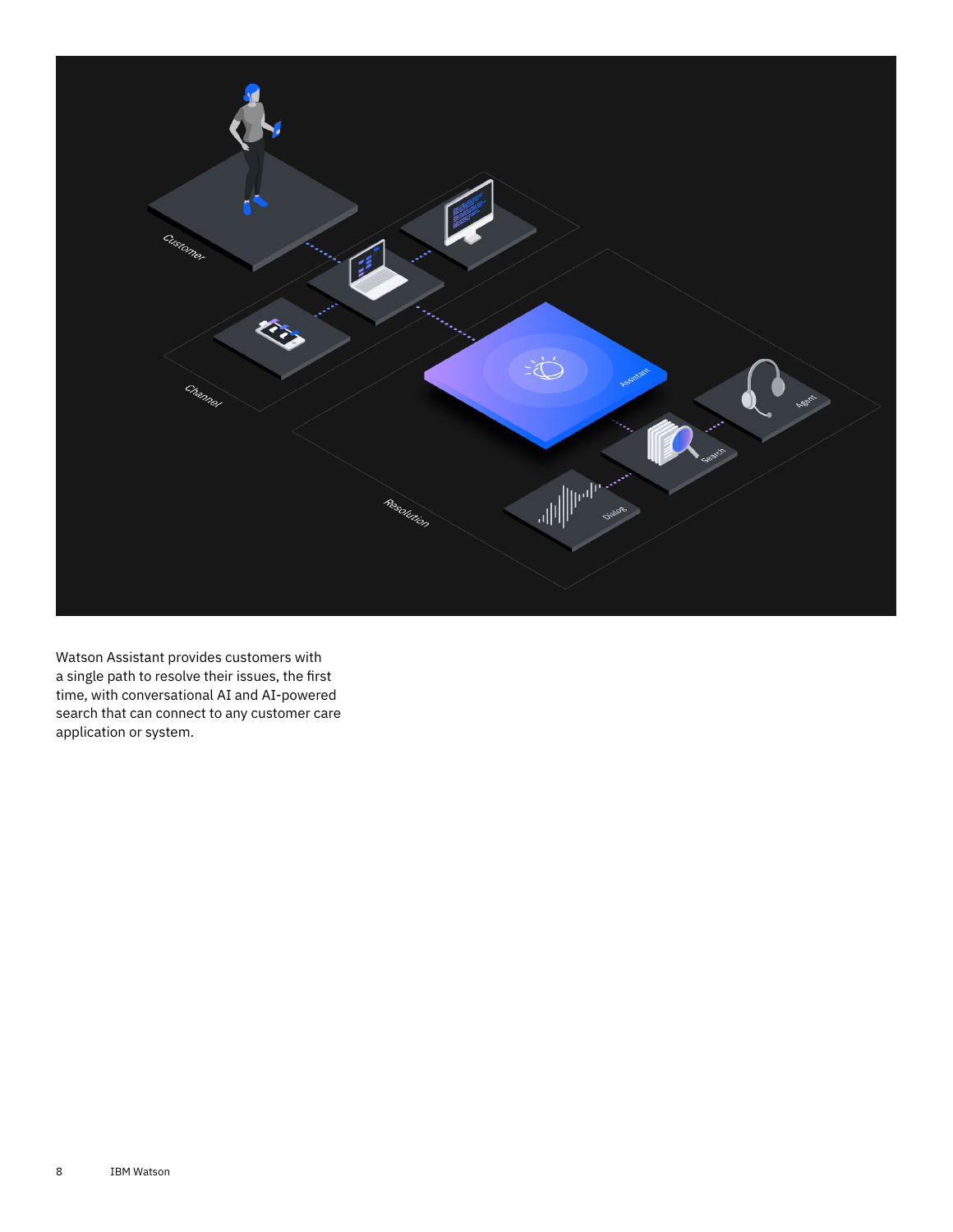### Watson Assistant works across any channel

We've all had poor customer service experiences where we must relay the same information to a series of bots and agents, and a few more agents, getting more frustrated by the minute.

Customers need a virtual assistant that remembers them, wherever they are and however they choose to interact. What's more, these customers expect the same caliber of service at every touchpoint, whether that's in their Facebook Messenger app, your website chat window, or a phone call. They want to be able to quickly pick up where they left off, no matter where.

Since Watson Assistant is a single solution that works across any channel, your organization can simply train the assistance once and deliver a consistently great omnichannel experience no matter where the customer chooses to interact.

### **Add Watson Assistant to your phone, web, and social channels**

The days of waiting on hold, dialing menu options, and confusing agent transfers are finally over! Watson Assistant seamlessly integrates with your existing telephony and interactive voice response (IVR) systems, eliminating call wait times and increasing call capacity up to 90% $^3$  without the need for additional staffing.

Most customers looking to self serve will start on your website. But building a web chat interface has traditionally been a long process, and requires an even longer period of testing and iterating to ensure a meaningful user experience. Watson Assistant includes an out-of-the-box web chat interface, built with our customer experience and design best practices. It can be deployed in minutes using a single script.

Watson also plays well with social messaging apps like Facebook, Slack, and Intercom, giving your customers the ability to converse with your assistant without having to leave their current environment.

### **Integrates with other platforms**

The modern customer service experience isn't limited to a single conversation. It encompasses a holistic ecosystem that includes customer service representatives, virtual assistants, and an ever-growing array of third-party applications. Watson is designed to plug into this ecosystem, integrating with your platforms and tools, making the entire customer service experience smarter and simpler, from start to finish. This makes your customers' interactions with your business feel more like a meaningful relationship with someone who genuinely cares, and less like a series of random, fragmented conversations with strangers.

It's easy to integrate Watson with customer care systems like Salesforce, Zendesk, Intercom, and more, using a one-click integration, or create custom connections to whichever platforms you use. You can connect to external applications, sites, or systems, enabling Watson Assistant to supply information, translate text, trigger a notification and so much more. You can also power your own applications with Watson's conversational AI using our REST API and corresponding SDKs.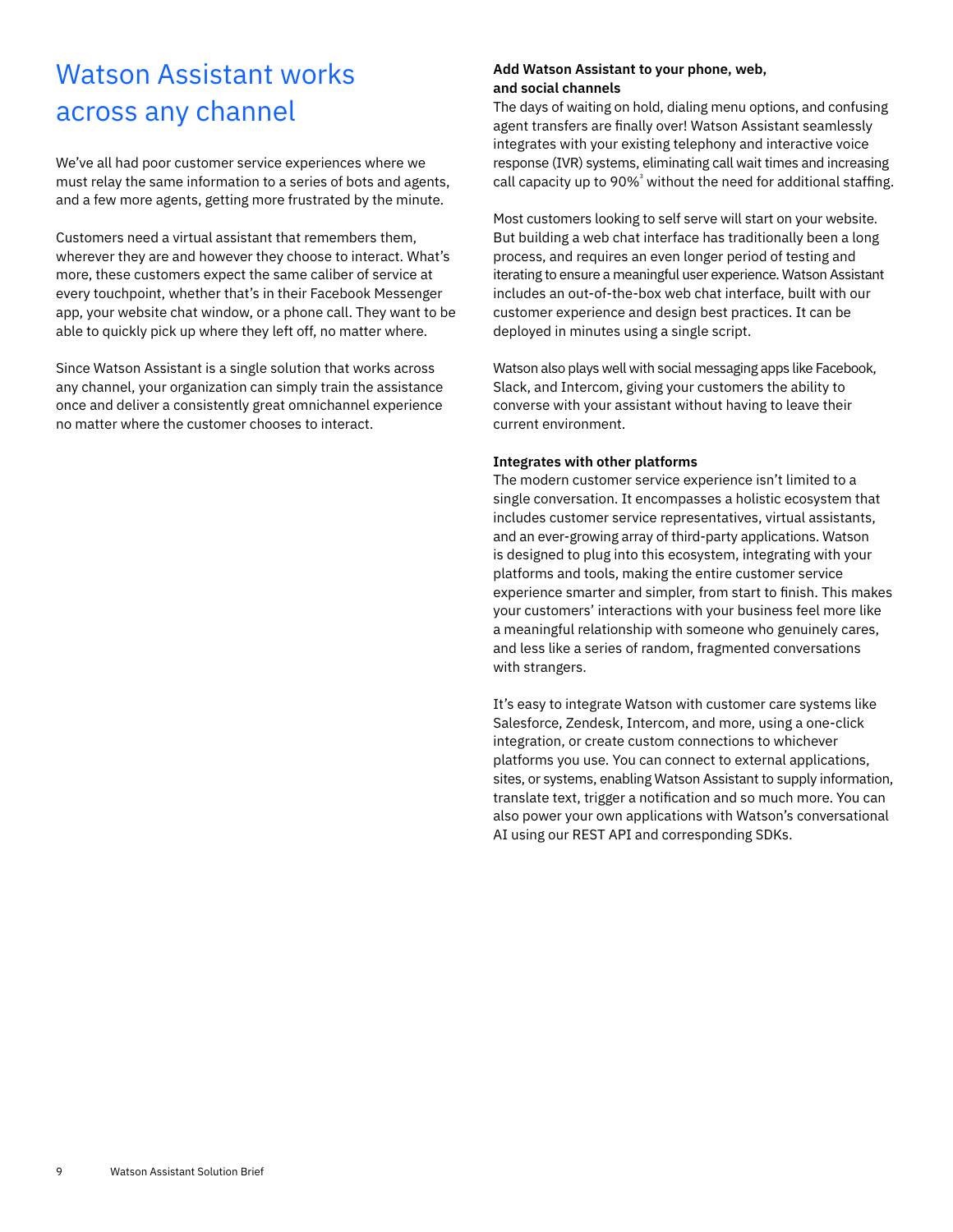# Create great customer experiences with best in class AI

There are plenty of tools, products and best practices around how to build the ideal customer experience, but at a basic level it's about helping customers reach their goals in the fewest number of steps.

While that sounds simple enough, in reality the varied needs of your customer base makes that incredibly complex. Most chatbots fall down when attempting to understand these distinct goals and intentions, as well as differences in how customers communicate them.

#### **Watson knows what you mean, and knows its limitations**

Watson Assistant comes out-of-the-box with the latest NLP techniques courtesy of IBM Research. This means that Watson Assistant can handle complex customer queries and conversations on Day One.

For example, customers can start a conversation on one topic, then ask an unrelated question, then return to the original thread. Watson Assistant can manage these different topics, can respond to the off-topic question, and be able to return to the original topic.

Watson Assistant also reduces frustration by asking customers for context when they provide ambiguous statements, rather than making them continuously rephrase the question. If the customer intention still isn't clear, Watson Assistant provides them with some suggestions, and if it's unable to resolve a particularly complex customer issue, Watson Assistant can seamlessly pass the customer to a human agent, right in the same channel.

#### **Make Watson your own**

Nobody likes having a stiff conversation with a robotic voice with no personality. Watson Assistant understands human language, but it can also learn the vocabulary of your industry and even internal terminology unique to your organization. You can also customize Watson to understand the nuances of human language, like regional dialects and colloquialisms.

#### **Put your data to use with Watson Discovery**

Watson Assistant is supercharged with Watson Discovery, a powerful AI search tool that allows it to quickly search your existing data for the most accurate, up-to-date information on the fly. Whether it's in spreadsheets, knowledge bases or unstructured data like PDFs, Watson Discovery can find and pull up the information that customers need fast. This ability to extend the knowledge of your assistant without necessarily having to train it means fewer customer inquiries will need manual intervention. In addition, because Watson Discovery can pull information based on intervals you decide, customers can always get the latest information no matter where it resides.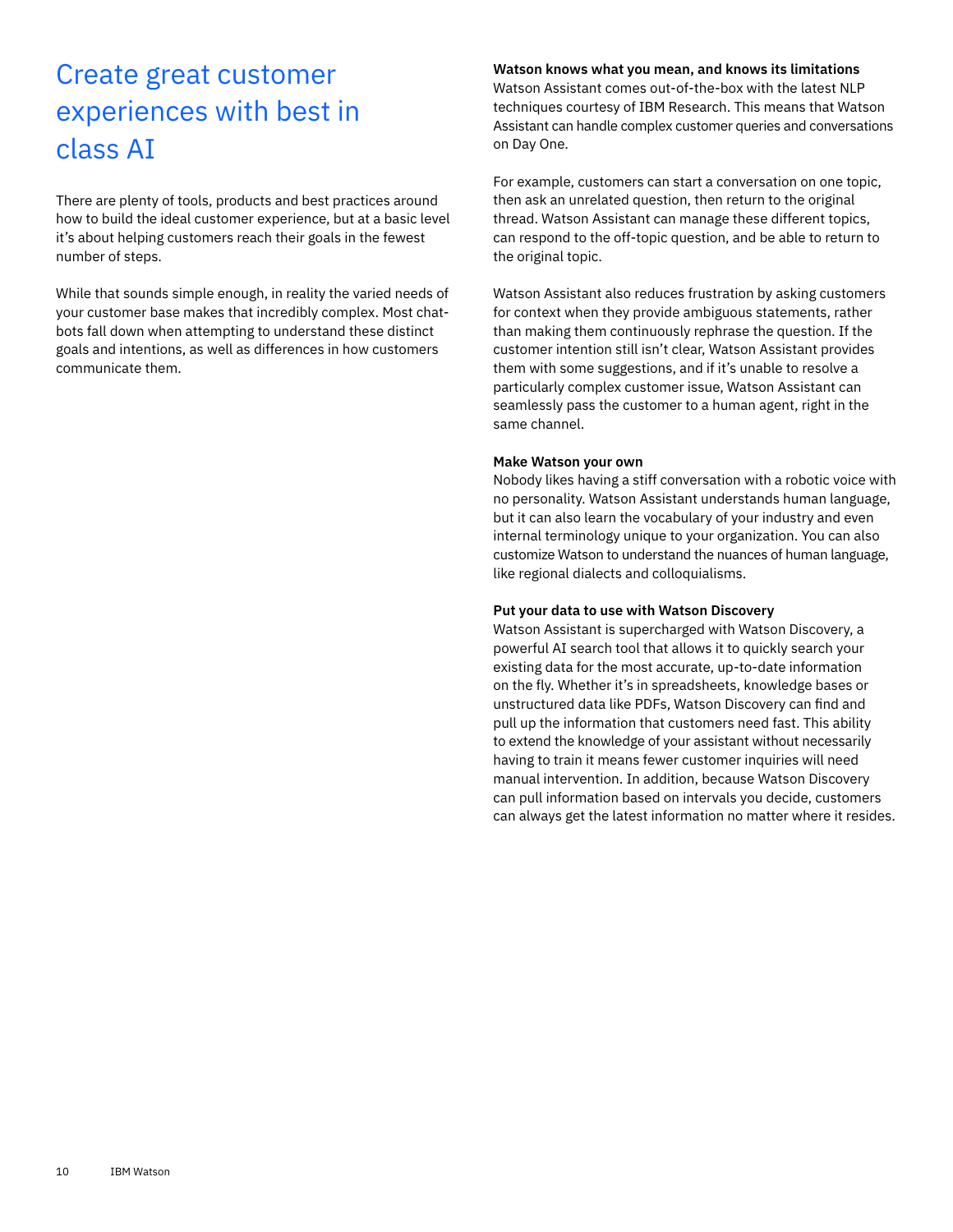### Manage the assistant lifecycle

With Watson Assistant, you benefit from the decades of AI research at our labs from day one. And the more you use it, the smarter it gets. But unlike other AI technologies geared only to data scientists and developers, Watson Assistant has been designed so that anyone can create, modify, and maintain a virtual assistant. This usability means that you can support your organization's short and long-term goals with capabilities that not only allow you to get started quickly, but can also improve and expand over time.

### **Smarter, right out of the box**

Watson Assistant includes a set of tools and capabilities that help even non-technical users get started quickly. A simple drag-and-drop dialog builder helps users design conversations based on how a customer would discuss an issue. Watson Assistant also includes predefined content packages for common use cases, including financial services, telecom, retail, customer service and more.

Instead of building all your conversations from scratch, Watson Assistant uses machine learning to mine your existing conversation transcripts and chatlogs for recurring topics. It then suggests which ones to use for training, using the previously answered questions to create new intents, automating its handling of the topic when it comes up again.

### **Gets smarter over time**

Watson is designed to learn as it goes. To do this, Watson provides users with a robust analytics dashboard, enabling them to spot trends, understand points of friction, and take actions to improve how Watson operates. You'll be able to automatically track the most common customer frustrations, before and during interactions, then use that data to reduce call times and allocate resources more efficiently and effectively.

Watson also improves automatically over time, with gaining knowledge from every conversation, through a process called "autolearning." Watson surfaces the most relevant responses to customer queries, improving its capabilities with no human supervision.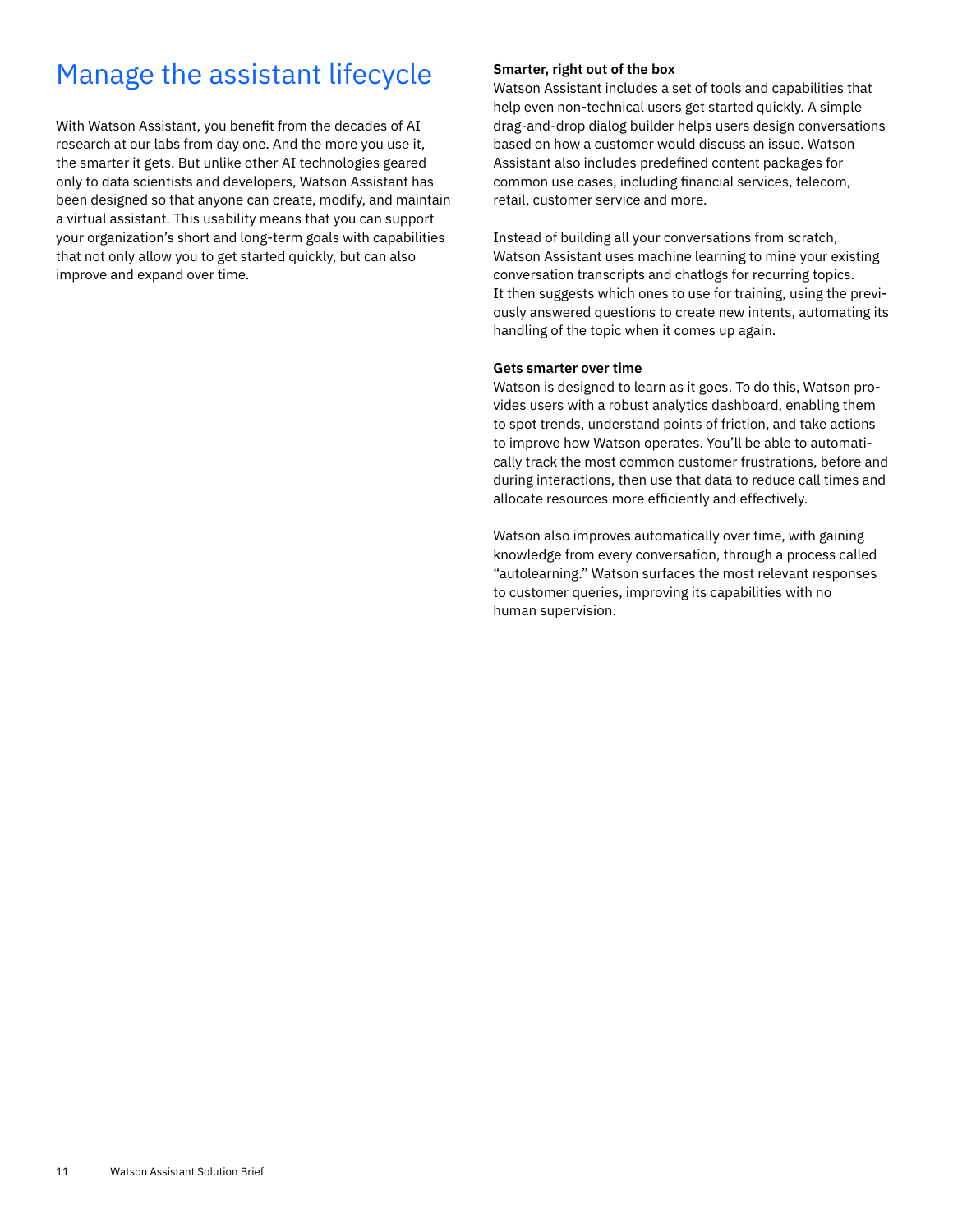# Trust in IBM's enterprise ready solutions

The most robust conversations don't mean much if customers are worried about their privacy when they interact with your company. That's why IBM brings its world-class security, reliability, and compliance expertise to bear on the design of all Watson products.

In addition, IBM helps you protect your investment by giving you the flexibility to deploy Watson Assistant on-premise, in the IBM Cloud or another cloud provider of your choice.

### **Protect your data and your network**

Maintain ownership over your data with available data isolation, mutual authentication, and data privacy by default. Feel confident that IBM has the network, physical and application security you need, from encrypting data at rest to controlling who can access it.

### **High availability & disaster recovery**

Sometimes it's not hackers that cause a data loss, but inevitable technical failures. Watson Assistant provides continuous service to your customers no matter what, with enterprise-grade availability and no single point of failure.

#### **Compliance & certifications**

Complying with government and industry regulations is just as important as protecting data from malicious actors and technical hiccups. Fulfill your compliance and governance obligations with a solution that is ISO 27001, 27017, and 27018 certified and supports both GDPR and HIPAA compliance.

### **Lives on any cloud**

Watson deploys on any cloud – IBM, Amazon, Google or Microsoft – your own private cloud or on-premises with IBM Cloud Pak for Data with the ability to move to a different deployment with Red Hat OpenShift. This agility enables your business to select the right solution and deployment method today, while proving more options as your needs change over time.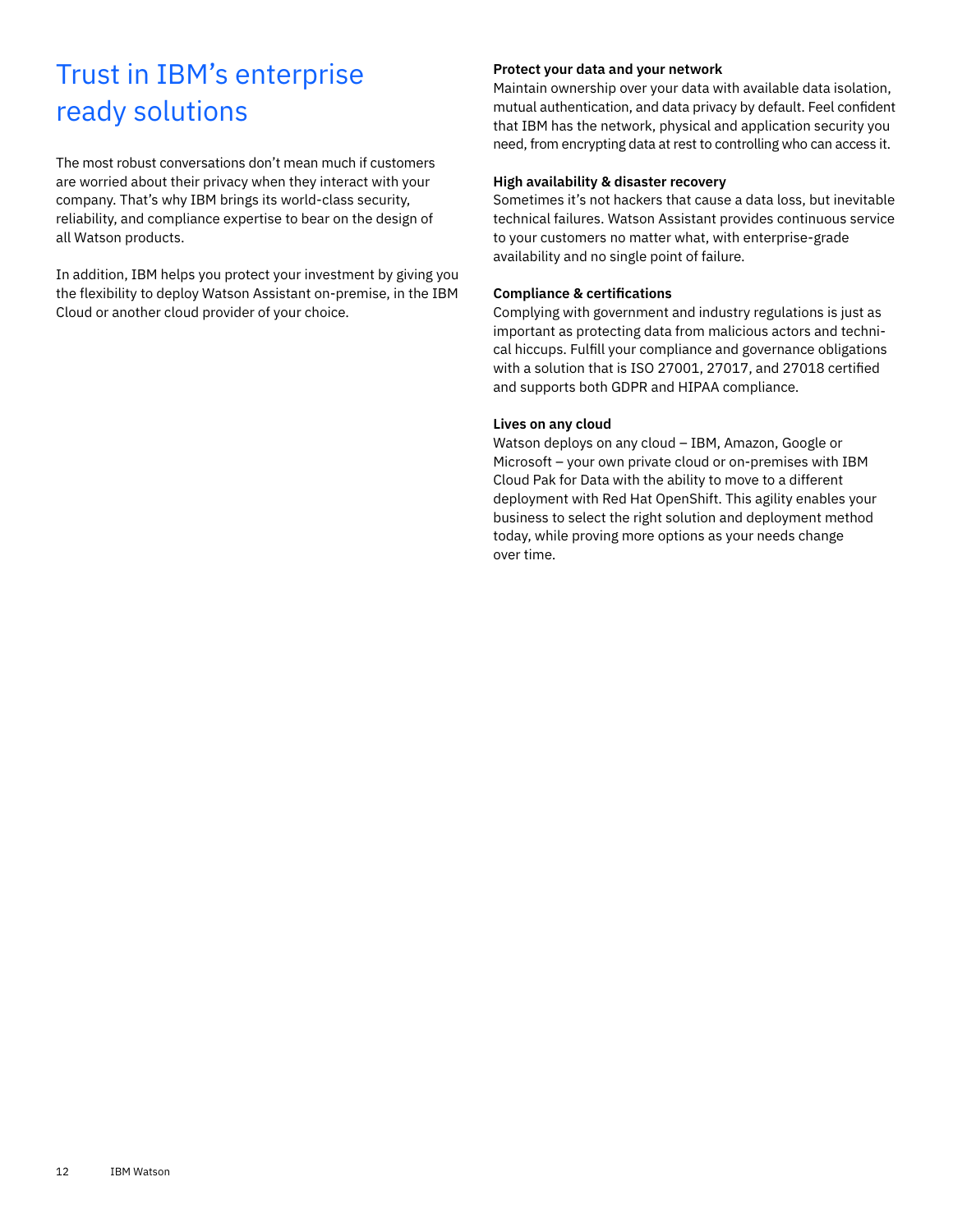# Why your customers hate your chatbot (and how a true virtual assistant is different)

Organizations and their customers understand the value of being able to resolve issues without having to wait for a live agent. But while chatbots have historically provided a simple way to surface the most common answers, their lack of understanding has often left customers feeling frustrated rather than satisfied.

Likewise, organizations are creating chatbots for specific, but overly simplistic purposes, meaning that once those immediate use cases are satisfied, the chatbot has little to no use afterwards.

Instead of investing in short-lived point solutions, organizations need to adopt a platform approach–utilizing the same framework to design, deploy and manage conversational AI that can serve customers consistently well no matter where they interact. In addition, organizations need AI that can accurately identify what a customer is trying to accomplish, especially when the intent is unclear.

Chatbots were not designed to learn, expand their use cases or find answers on which they haven't been trained. Virtual assistants are aptly named; they look for ways to understand, predict meaning, and search for the resolutions customers need, and to do it at the scale and speed of business.

### Where to go next

Now that you understand the value of AI to serve your customers, it's time to take the next step. Learn about how organizations like yours have used Watson Assistant to enhance their customer experience at [ibm.com/watsonassistant](http://www.ibm.com/watsonassistant)

If you're ready to create your own success story, book a free consultation with one of our AI experts here: b[ook a consultation](https://www.ibm.com/account/reg/subscribe?formid=MAIL-watson)